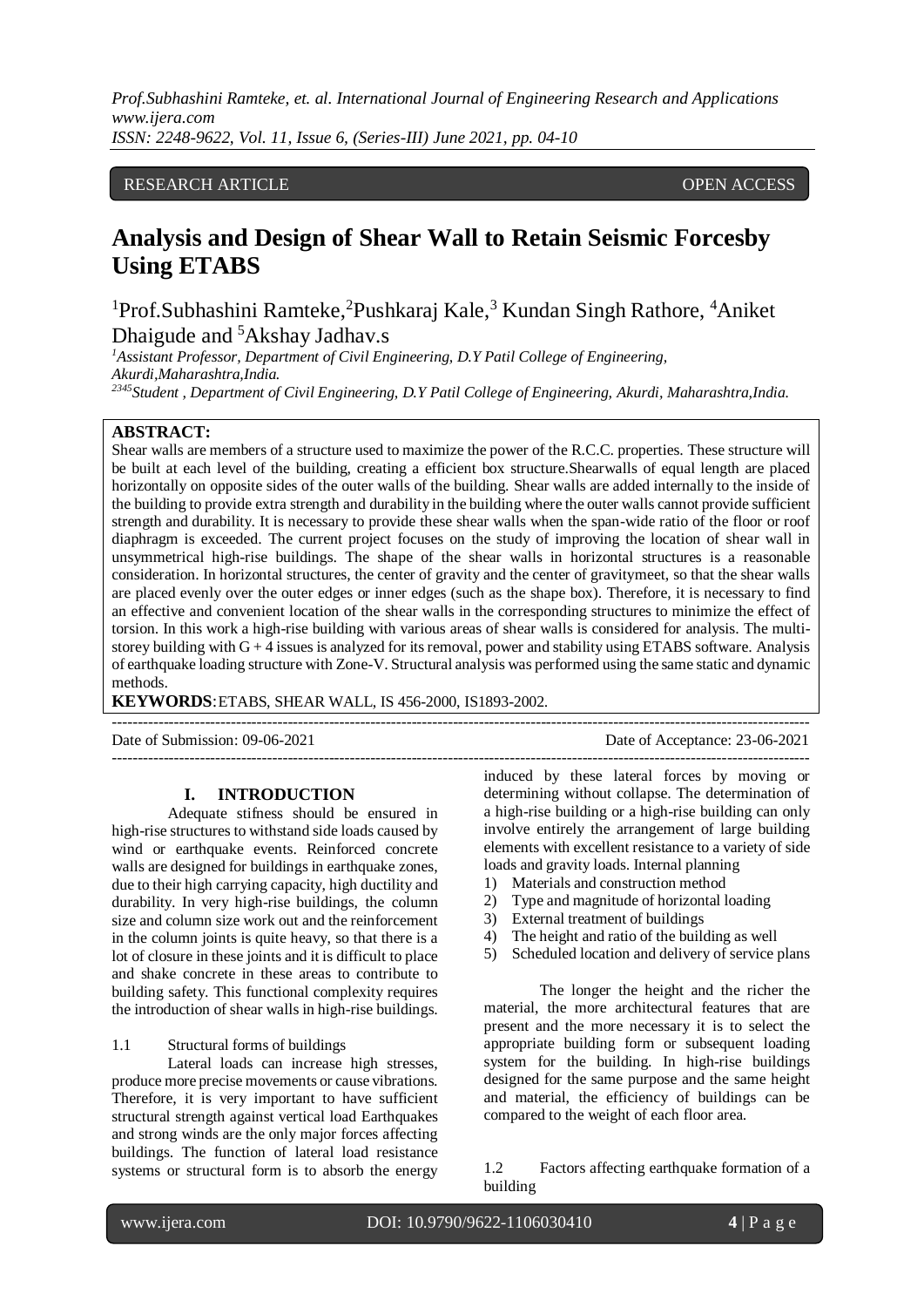- 1) The natural frequency of the structure
- 2) The element of the structure of the structure
- 3) Type of foundation structure
- 4) The importance of structure
- 5) Ductility of structure

There are many methods available for seismic analysis of buildings; two of them are presented here: a. Equivalent static lateral method(psuedo static mode).

b. Dynamic analysis.

-Response mode.

-Time history method.

## 1.3 General Indian Standard Codes

456: 2000 In terms of clause 32, wall structure means, horizontal shear structure in section 32.4 provided details on how to construct Shear walls

IS 1893-2002 Criteria of EarthQuake resistant Buildings Part (3) page23, sub-section 4.2 provides for seismic loads.

IS 13920: 1993 provides ductile profile of the shear wall in terms of clause9, whereas 9.1 provides standard requirements, 9.2 shear 9.3 provides flexural strength 9.6 provides openness to shear walls. Ductile specifications, according to code IS: 13920: 1993 are considered very important as ductile specifications provide the amount of reinforcement required and alignment of the bars.

## 1.4 Shear Wall

The shear wall is a wall that is used to resist the shear, which is produced due to lateral forces. Many codes make the shear wall construction of highrise buildings compulsory. Shear walls are provided when the center of gravity of the construction site and the loads operating on the building vary by more than 30%. To bring the center of gravity and strength to a level of 30%, concrete walls are provided which means that lateral forces will not grow much. These Shear wall start at the foundation level and extend throughout the building height. Shear walls are oriented in a vertical direction like wide beams which carry earthquake loads downwards to the foundation and are often provided with the width and length of the buildings. Shear walls in high-earthquake buildings require special details. The construction of shear walls is easy, because the reinforcement of the wall details is straightforward and easy to use on site. Shear walls are effective in both construction costs and efficiency in reducing earthquake damage in structural and non-structural materials.

Shear walls are rectangular in cross sections, e.g. one size is much larger than the other. Whilethe section on the rectangular cross remains intact, L and U-shaped sections are used. RC shafts with walls around the elevator of the building also act as shear walls, and should be used to withstand the force of an earthquake. Section of the Shear Wall are divided into six types.

(a) Box-category

(b) L - category

(c) U-category

(d) W -category

(e) H - category

 $(T - \text{category})$ 

1.5 Parts of Shear Walls

Reinforced concrete and reinforced masonry walls are rarly easy walls that fight side effects. Whenver a wall has doors, windows, or other openings, the wall should be considered a collection of flexible elements such as column sections and columns and stiff elements as part of the wall.

Segments of a column: A section of a column is a vertical member with a length greater than three times its diameter and less than two and a half times its width. Its load is usually axial. While it may contribute little to the lateral strength of the shear wall, durability should be considered. When a column is built and attached to a wall, the part of the column that emerges from the surface of the wall is called a pilaster. Column sections will be constructed according to ACI 318 concrete.

Wall piers: A wall block is part of a wall whose horizontal length is between two and a half and six times its apparent size twice that of its horizontal length.

Wall components: Wall parts are shear wall materials longer than wall columns. They are the key to resisting the shear wall.

Key Factors in the design and construction of shear walls: In all high-rise buildings, the problem of providing adequate durability and preventing mass removal, is as important as providing adequate energy. The shear wall system therefore has two benefit over the framework of the system

## Method of operation Design Features

Earthquakes can occur on land and in water, anywhere on the surface of the earth where thereis a major Fault. When an earthquake hits the earth it affects a man-made structure around its origin which results in the loss of human resources. When a major earthquake occurs beneath the ocean or ocean, it not only affects nearby buildings but also produces huge tsunami waves, thus affecting areas farther away from their origin. All structures are designed for the

1.4.1 Shapes or Geometry of Shear Walls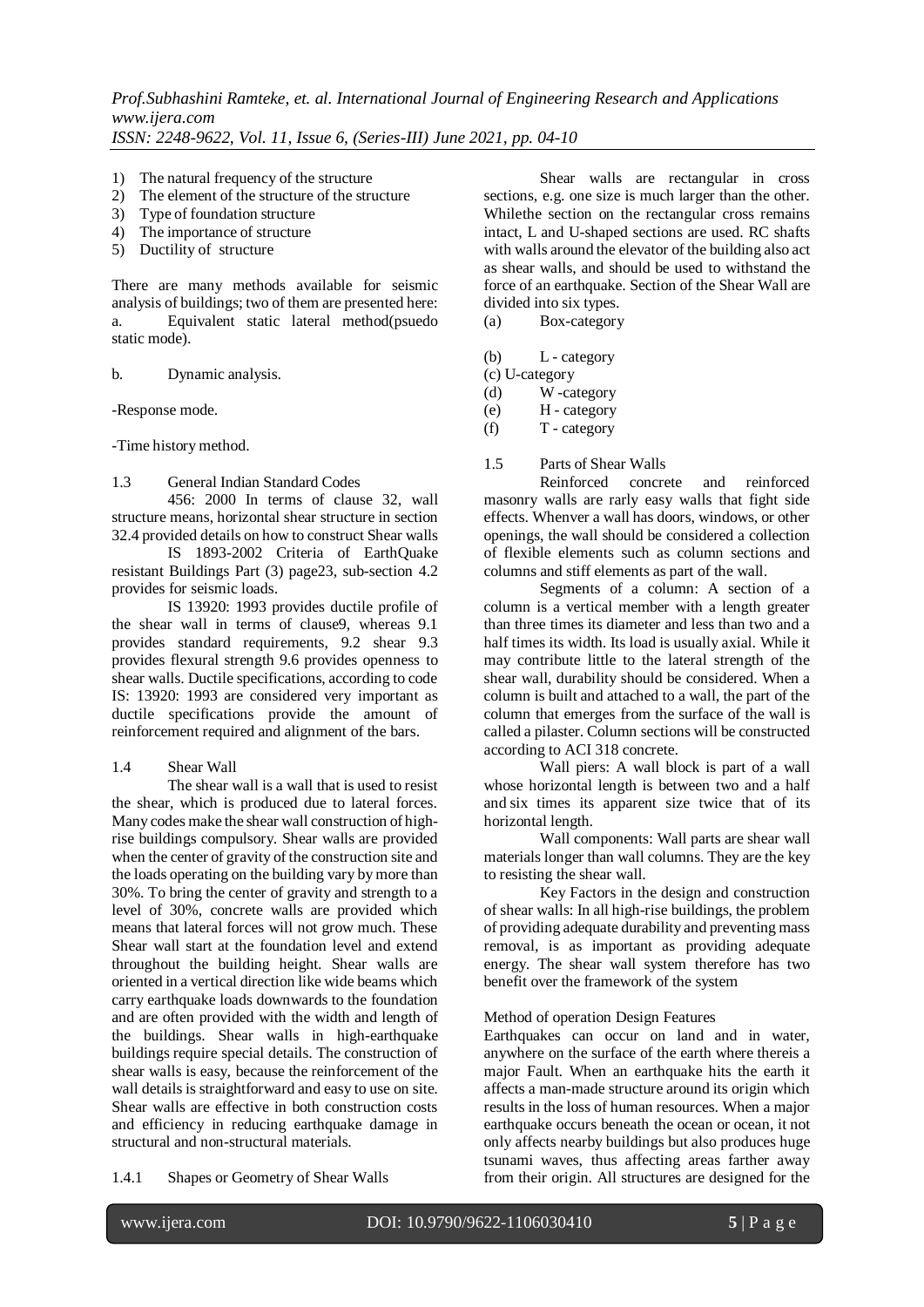*Prof.Subhashini Ramteke, et. al. International Journal of Engineering Research and Applications www.ijera.com*

*ISSN: 2248-9622, Vol. 11, Issue 6, (Series-III) June 2021, pp. 04-10*

combinedeffects of gravity and earthquake loads to ensure that the vertical strength and vertical strength and stability are obtained to satisfy the structural concert and acceptable deformation levels determined in the governing building code. Due to the natural safety feature used in the design specification, many buildings are often adequately protected from vertical vibrations. Vertical acceleration should also be considered in large multilayered structures, where design stability, or complete structural stability analysis. Serviceability limit state

The building is slightly damaged or there is no structure at all in this case. Important structures such as hospitals, atomic power stations, meeting places, etc., that affect the community, should be designed to stabilize under the expected earthquake power. These types of structures should be used even in the event of earthquakes or hurricanes. Damage controlled limit state

In this case, in the event of an earthquake or hurricane, damage may be done to the building but may be repaired in the event of such an accident. Most permanent structures should fall under this category, therefore, the structure should be designed for a limited ductility response only.

## Survival limit state

In this case, the building is permitted to be damaged in the event of an earthquake or disaster. However, the supports must stand and support the constant loads that come to them so that there are no structural cracks and no loss of life. Limited ductile response is cheaper and full ductile response is cheaper. A complete description of the ductile is achieved by observing thedesign of the plastic hinge and by carefully displaying the ductile details

The current building practice is to build buildings for the first two limit states as the other is under the development phase

## 1.6 Design approach to IS 1893 (2002)

The heading IS 1893-2002 states "Principles for Earthquake-Resistant Buildings" and part 1 of this code deals with General Provisions and buildings [1] According to this code we look at themagnitude of the following earthquakes:

a) Design Basic Earthquake (DBE): Earthquakes that occur at least during the lifespan of a building.

b) Maximum Considered Earthquakes (MCE): This is the largest earthquake possible in that region as determined by the code. It is divided into factor 2 to find the basic earthquake.

The Z value, the geographical area given in the code corresponds to the actual values of the earth's

#### maximum acceleration

considering MCE and the service life of the structure. The following principles are the basis of the design method recommended by IS 1893-2002.

1) The building must be able to withstand a small earthquake under the DBE without damage.

2) The building must be able to withstand a magnitude DBE earthquake without significant damage even though there may be irregular damage. 3) The building must be able to withstand an earthquake equivalent to the MCE without collapse so that there is no loss of life.

#### 1.6.1 Equivalent Static Method

A continuous vertical method of obtaining lateral force is also known as the vertical or horizontal axis. This method is the simplest and requires little calculation and is based on the formulas given in the operating code. In all methods of analyzing the multi-storey structures recommended in the code, the structure is considered to be an unambiguous system with low-level masses containing the weight of columns and walls in each floor should be evenly distributed below and below the floor.

In addition, the fair value of the load on the ground is alsodetermined. It is also assumed that the structure is flexible and will deviate in relation to the condition of the foundation; the lumped mass system reduces the solution of the second-order separation system. These equations are formed by the distribution of the weight and stiffness of the structure, as well as its indications of a dumping in ground motion.

## The seismic weight of the earthquake

The seismic weight of a building is the sum of the seismic mass of all the elements in a building. The seismic weight of each floor is the sum of its total dead load and the appropriate amount of load, the last of which is the load that can be expected to be attached to the building during an earthquake. Includes the weight of the permanent and movable partition, the permanent equipment, part of the living load, etc. When using a computer the seismic weight of the walls and columns in any storage will be distributed equally to the floor and below the storage.

## Distribution of Design Force

Computed base shear is now distributed over the height of the building. The strength of the shear wall, at any level depends on the quantity of that level and tends to impair the structure of the structure. Seismic forces deflect a building into many known types of natural mode shapes and a number of natural state conditions depending on the degree of freedom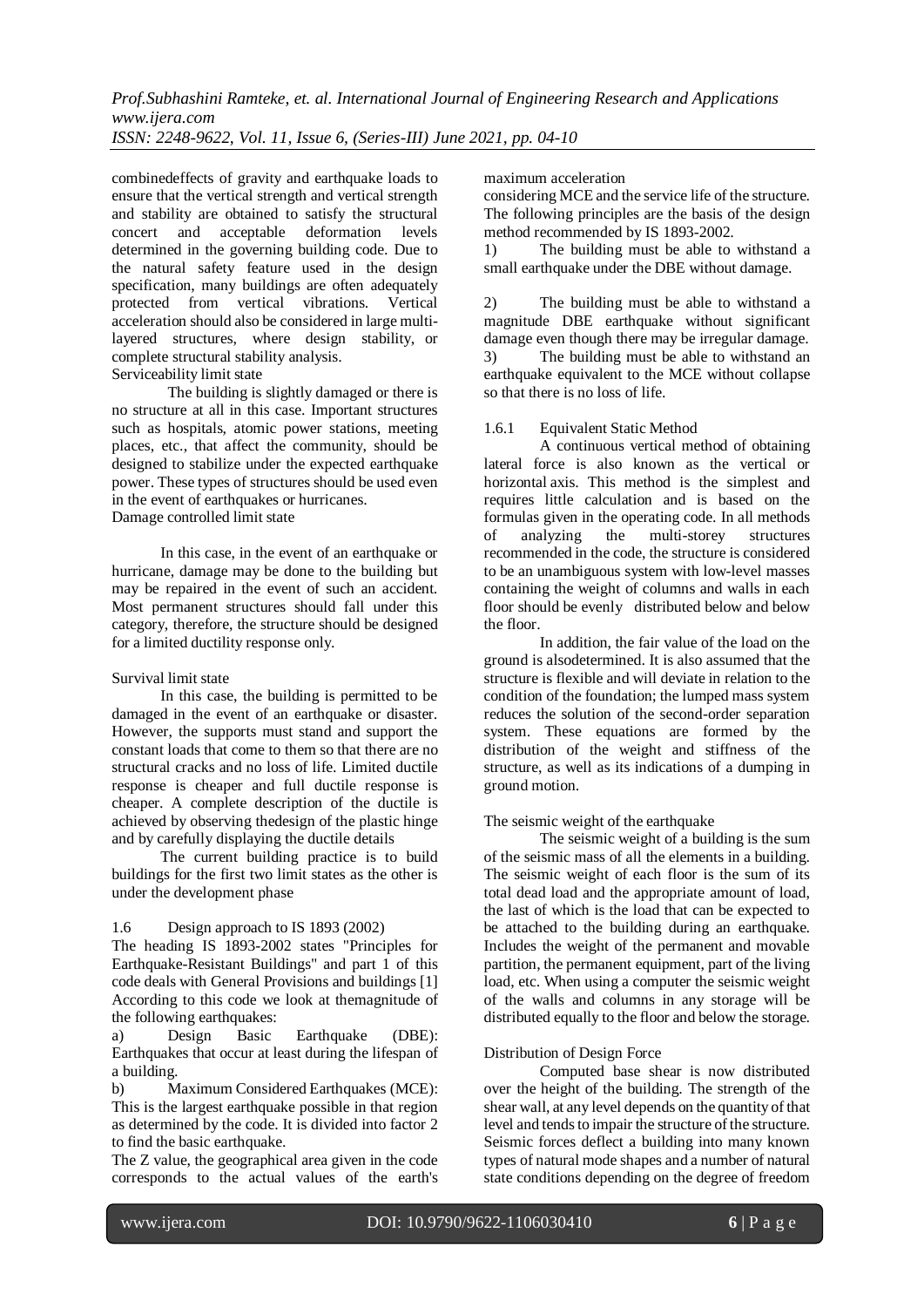of the system.

The building usually has a continuous system with infinite degree of freedom. The magnitude of the lateral force on a particular floor depends on the hardness of the node, the distribution of rigidity above the height of the structure and the displacement of the nodal in a given mode.The lateral force induced at any level  $h_i$  as per clause 7.7.1, IS1893-2002,can be determined by,:

$$
Qi = VB \frac{Withi^2}{\sum_{j=1}^n Wjhj^2}
$$

Where,

Qi- Design side forces floor i

Wi-Seismic weight is low

hi- The height of the floor I measured from the base n-Number of stores in a building, ie, the number of levels where the masses are located.

The proposed distribution in this code provides for the distribution of earthquake forces high upnear the top storey of the same base shear. The assumptions involved in the static process shown in this statement a) The basic structure of the structure makes the most significant contribution to the base shear, and the total weight is considered to be the opposite of the size of the methods to be used in the dynamic process.

b) Mass and stiffness are evenly distributed throughout the building.

#### 1.7 Dynamic Analysis

Dynamic analysis will be done to determine the strength of the earthquake, as well as its distribution at different levels of the building's height, and at various rear loads.

Typical buildings: Those above 40m high in zone IV and V, those above 90m high in zone II and III.

**Irregular buildings**:All buildings with frames higher than 12m in zones IV and V, and those larger than 40m hight in zone II and III.

Model analysis with a dynamic analysis of structures with irregular configurations should be such that there are sufficient models of the types of defects present in the configuration of the structure. Structures with structural flaws, as defined in Table 4 of the IS code: 1893-2002 cannot be modeled by dynamic analysis. Strong analysis may be made by TIME HISTORY METHOD or RESPONSE

#### **III. RESULTS**

#### SPECTRUM METHOD

# **II. NUMERICAL MODELING AND ANALYSIS**

**Table 1 Dimension of shear structural member.**

| Sr.no | Component   | Property(mm) |
|-------|-------------|--------------|
|       | Main beam   | 250*300      |
| 2     | Main Column | 300*300      |
| 3     | Slab        | 150          |

**Table 2 General dimension of frame structure**

| Srno.          | Particular                  | Dimension          | Srno. | Particular                        | Dimension           |
|----------------|-----------------------------|--------------------|-------|-----------------------------------|---------------------|
|                | Length of<br>building       | 16m                | 9     | Thickness of Floor<br>finishing   | 30 <sub>mm</sub>    |
| $\overline{2}$ | Width of<br>building        | 8 <sub>m</sub>     | 10    | Thickness of<br>Ceiling plaster   | 5 <sub>mm</sub>     |
| 3              | Height of<br>building       | 15 <sub>m</sub>    | 11    | Density<br>$\sigma$ f<br>concrete | 25kN/m <sup>2</sup> |
| $\overline{4}$ | Typical<br>storey<br>height | 3m                 | 12    | Thickness<br>of slab              | 150mm               |
| 5              | Topstory<br>height          | 3 <sub>m</sub>     | 13    | Grade of<br>concrete              | M25                 |
| 6              | Bottom<br>story<br>height   | 3.5 <sub>m</sub>   | 14    | Grade<br>ofsteel                  | <b>HYSD415</b>      |
| 7              | Wall load                   | $15 \text{kN/m}^2$ | 15    | Importance factor                 | 1.5                 |
| 8              | Live loadon<br>roof         | 2kN/m <sup>2</sup> | 16    | Zone 5                            | $Z.F.=0.36$         |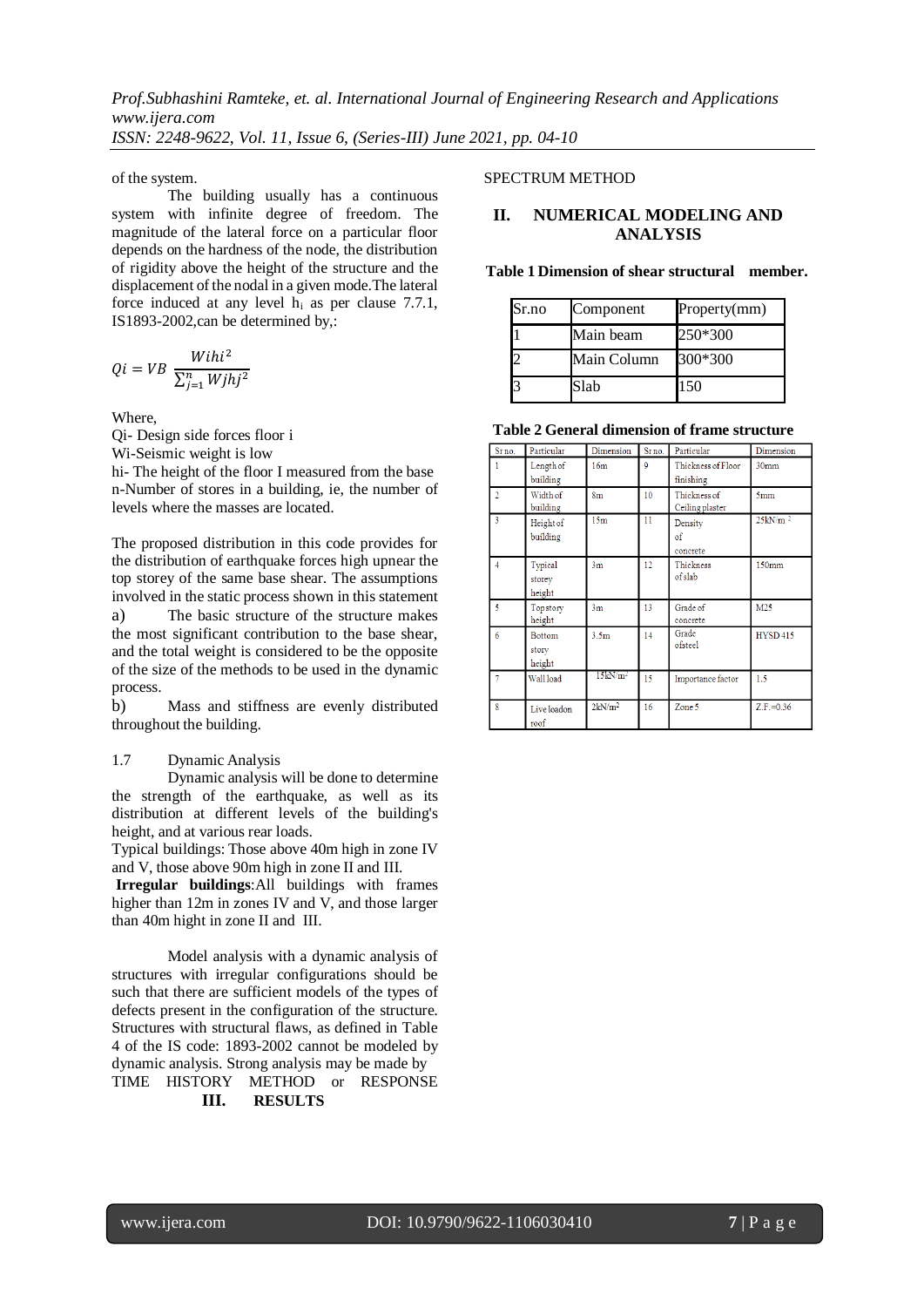



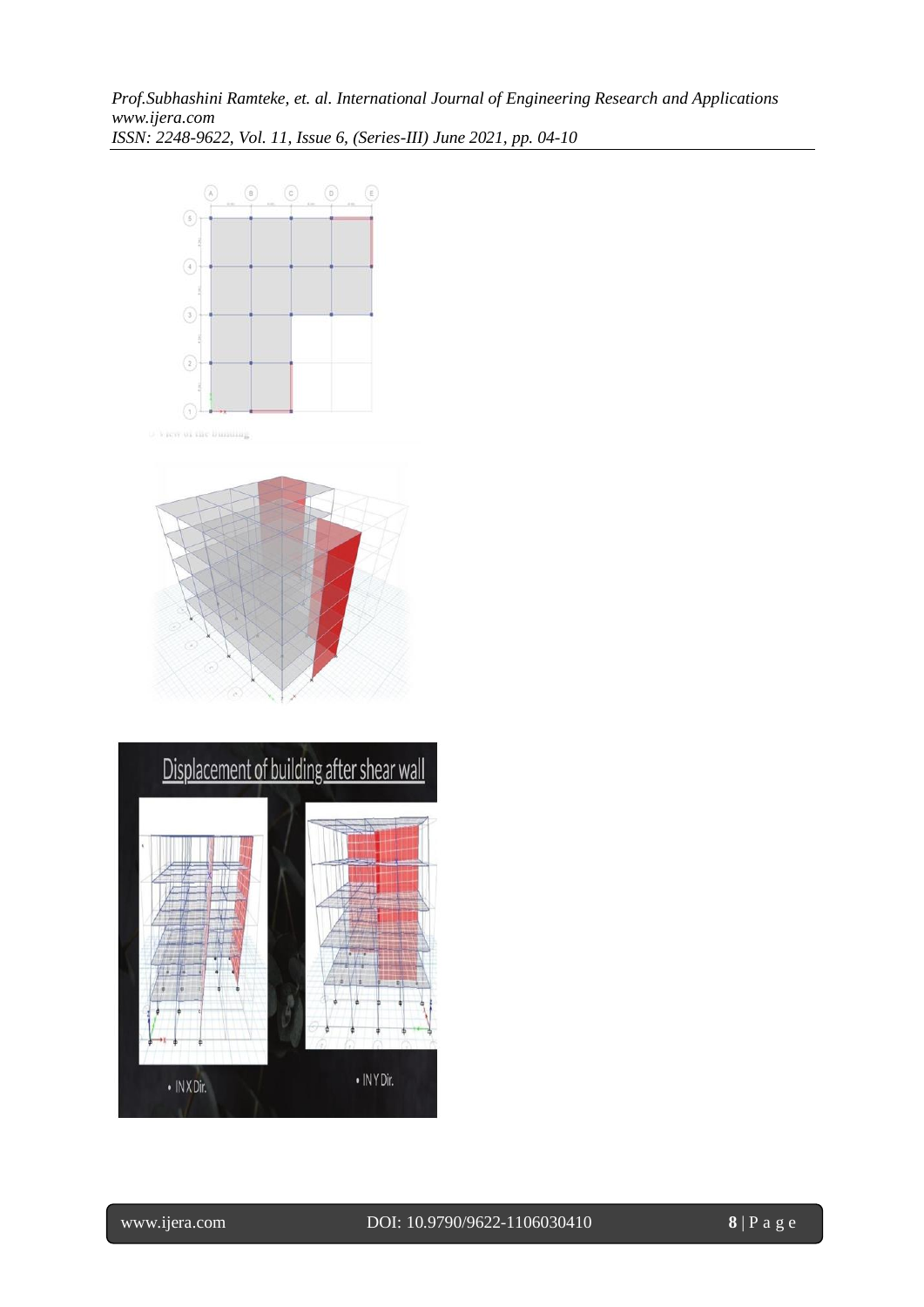*Prof.Subhashini Ramteke, et. al. International Journal of Engineering Research and Applications www.ijera.com ISSN: 2248-9622, Vol. 11, Issue 6, (Series-III) June 2021, pp. 04-10*

#### **DifferentPositions of Shear Wall**













Position 6



**Displacement in X & Y direction of different positions of shear wall**



Î.

l

www.ijera.com DOI: 10.9790/9622-1106030410 **9** | P a g e